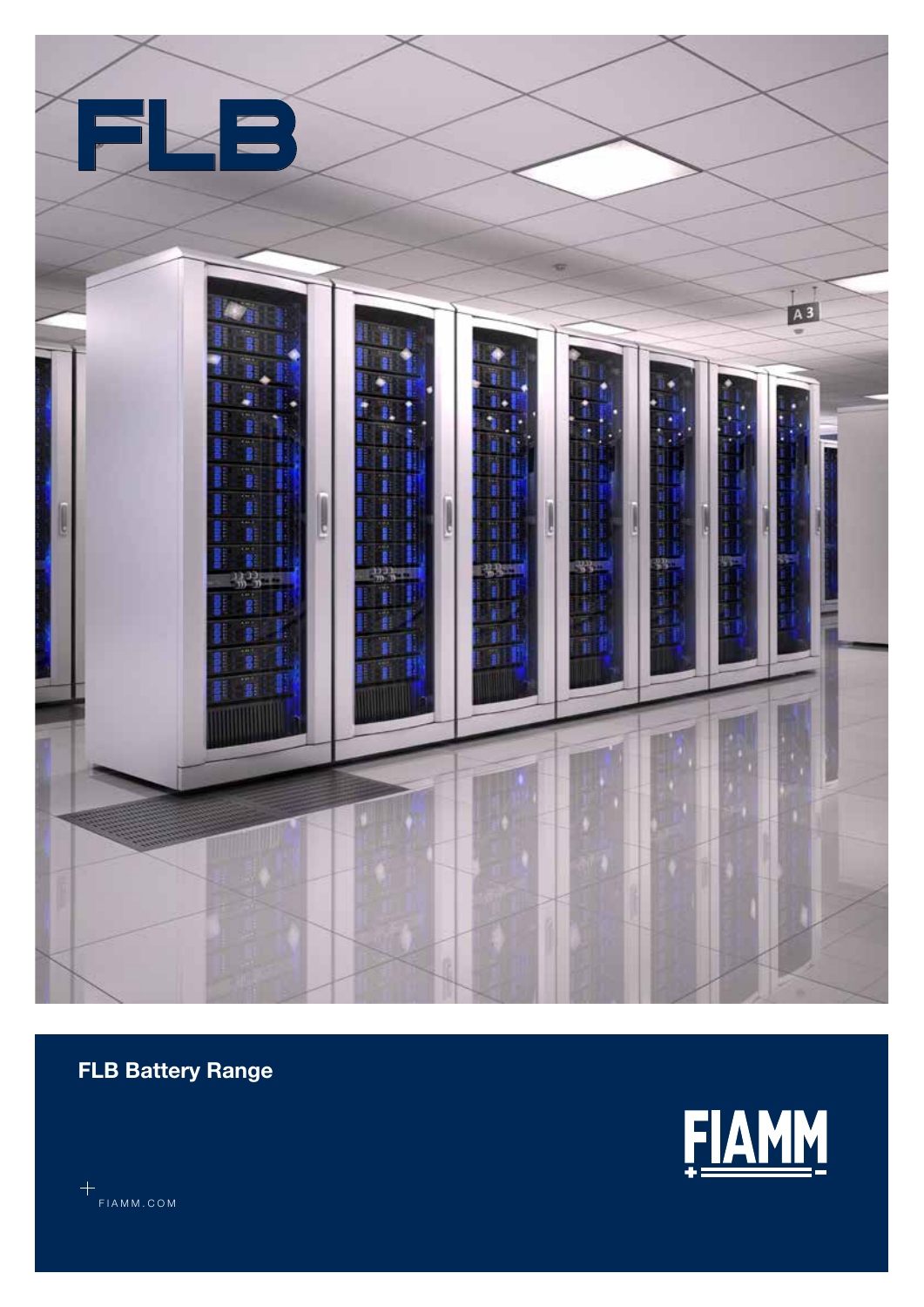AMM FLB RANGE OF VALVE REGULATED BATTERIES HAS BEEN DESIGNED TO DELIVER THE HIGHEST PERFORMANCES WHILE COMBINING EXCELLENT RELIABILITY AND FLOAT LIFE.

FLB HIGH ENERGY DENSITY ALLOWS COMPACT BATTERY LAYOUT AND FOOTPRINTS, THIS REDUCING THE INSTALLATION SPACE. FLB BLOCS CAN BE INSTALLED IN CABINETS OR RACKS. FLB USES PROVEN VRLA TECHNOLOGY WITH 99% INTERNAL RECOMBINATION EFFICIENCY, IS NON-SPILLABLE AND MAINTENANCE FREE THEREFORE REQUIRES NO TOPPING UP OF ELECTROLYTE DURING ITS FLOAT-LIFE. FLB RANGE IS NON-HAZARDOUS FOR AIR/SEA/RAIL/ ROAD TRANSPORTATION AND IS 100% RECYCLABLE. FLB HAS A SELF-DISCHARGE RATE LESS THAN 2% PER MONTH, GUARANTEEING LONG SHELF-LIFE.



# UPS & **DATACENTER** SECURITY SYSYEMS AND EMERGENCY **LIGHTNING**

MAIN APPLICATIONS

### SPECIFICATIONS

Special lead calcium tin alloy grid, designed to resist corrosion and provide short recharge time

VRLA AGM technology using low resistance high microporous fiberglass separators

Leak resistant post seal, threaded female M5/M6/M8 terminals with high conductivity and maximum torque resistance

One-way safety relief valves allow gas to escape and prevent the ingress of oxygen. Flame arrestors prevent sparks or flames entering the battery

Flame retardant ABS plastic to IEC 707 FV0 and UL94 FV0 (LOI greater than 28%)

Heat sealed box to lid weld for superior integrity

Installation in any orientation (excluding permanently inverted)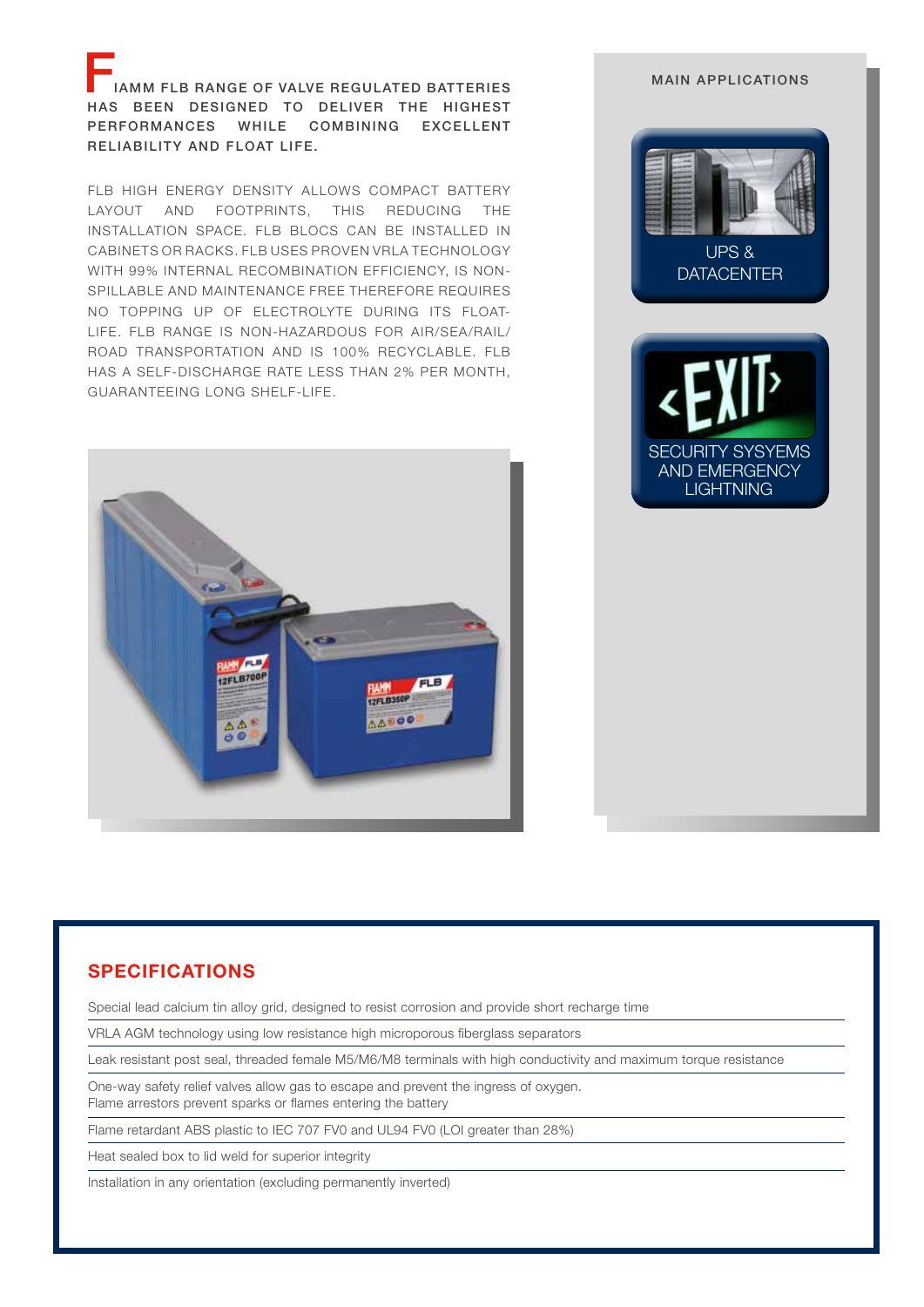

FIAMM FLB RANGE USE AGM (ABSORBED GLASS MAT) TECHNOLOGY. THE ELECTROLYTE IS AB SORBED IN FIBERGLASS SEPARATORS WITH 99% INTERNAL GAS RECOMBINATION EFFICIENCY. BLOCS ARE DESIGNED TO BE NON-SPILL ABLE AND MAINTENANCE FREE THEREFORE REQUIRES NO TOPPING UP OF ELECTROLYTE DURING ITS WHOLE LIFE. LOW SELF-DISCHARGE ALLOWS 6 MONTHS SHELF LIFE.

| <b>BATTERY</b><br><b>TYPE</b> | <b>NOMINAL</b><br><b>VOLTAGE</b><br>(V) | <b>POWER</b><br>(W/cell)                | <b>CAPACITY</b><br>(Ah)                 | <b>SHORT CIRCUIT</b><br><b>CURRENT</b><br>(A) | <b>INTERNAL</b><br><b>RESISTANCE</b><br>(mOhm) | <b>DIMENSIONS (mm)</b> |       |        | <b>TYPICAL</b><br><b>WEIGHT</b> |
|-------------------------------|-----------------------------------------|-----------------------------------------|-----------------------------------------|-----------------------------------------------|------------------------------------------------|------------------------|-------|--------|---------------------------------|
|                               |                                         | 15 min to 1.67 VPC<br>at $25^{\circ}$ C | 20 hrs to 1.75 VPC<br>at $25^{\circ}$ C | IEC 60896 21-22                               | IEC 60896 21-22                                | Length                 | Width | Height | (kg)                            |
| 12 FLB 100 P                  | 12                                      | 103                                     | 26                                      | 900                                           | 12.0                                           | 166                    | 175   | 126    | 8.5                             |
| 12 FLB 150 P                  | 12                                      | 156                                     | 40                                      | 1200                                          | 10.5                                           | 198                    | 166   | 170    | 14                              |
| 12 FLB 200 P                  | 12                                      | 204                                     | 55                                      | 1400                                          | 6.0                                            | 230                    | 140   | 212    | 17                              |
| 12 FLB 250 P                  | 12                                      | 257                                     | 70                                      | 2100                                          | 6.3                                            | 260                    | 168   | 214    | 24                              |
| 12 FLB 300 P                  | 12                                      | 311                                     | 80                                      | 2600                                          | 4.7                                            | 261                    | 174   | 217    | 26                              |
| 12 FLB 350 P                  | 12                                      | 374                                     | 95                                      | 3100                                          | 4.0                                            | 302                    | 174   | 217    | 30                              |
| 12 FLB 400 P                  | 12                                      | 415                                     | 105                                     | 3400                                          | 3.6                                            | 341                    | 174   | 217    | 34                              |
| 12 FLB 450 P                  | 12                                      | 477                                     | 120                                     | 3900                                          | 3.2                                            | 379                    | 174   | 217    | 38                              |
| 12 FLB 540 P                  | 12                                      | 540                                     | 150                                     | 3660                                          | 3.4                                            | 338                    | 174   | 277    | 49                              |
| 12 FLB 550 P                  | 12                                      | 552                                     | 160                                     | 3200                                          | 3.9                                            | 531                    | 110   | 314    | 53                              |
| $\star$<br>12 FLB 700 P       | 12                                      | 710                                     | 210                                     | 4510                                          | 2.8                                            | 558                    | 126   | 321    | 61                              |

## ELECTRICAL CHARACTERISTICS

Float Voltage: 2.26 V/cell at 25°C Boost Voltage: 2.40 V/cell Float Voltage Compensation with Temperature: -2.5 mV/cell/°C Self-Discharge at 20°C: <2%/month

### STANDARDS

IEC 60896 Part 21 - VRLA methods of testing IEC 60896 Part 22 - VRLA requirements BS6334 / UL 94 V0 / IEC 707 FV0

Eurobat "10/12 years LONG LIFE" for top terminal models Eurobat ">12 years VERY LONG LIFE" for front terminal models \*UL recognized